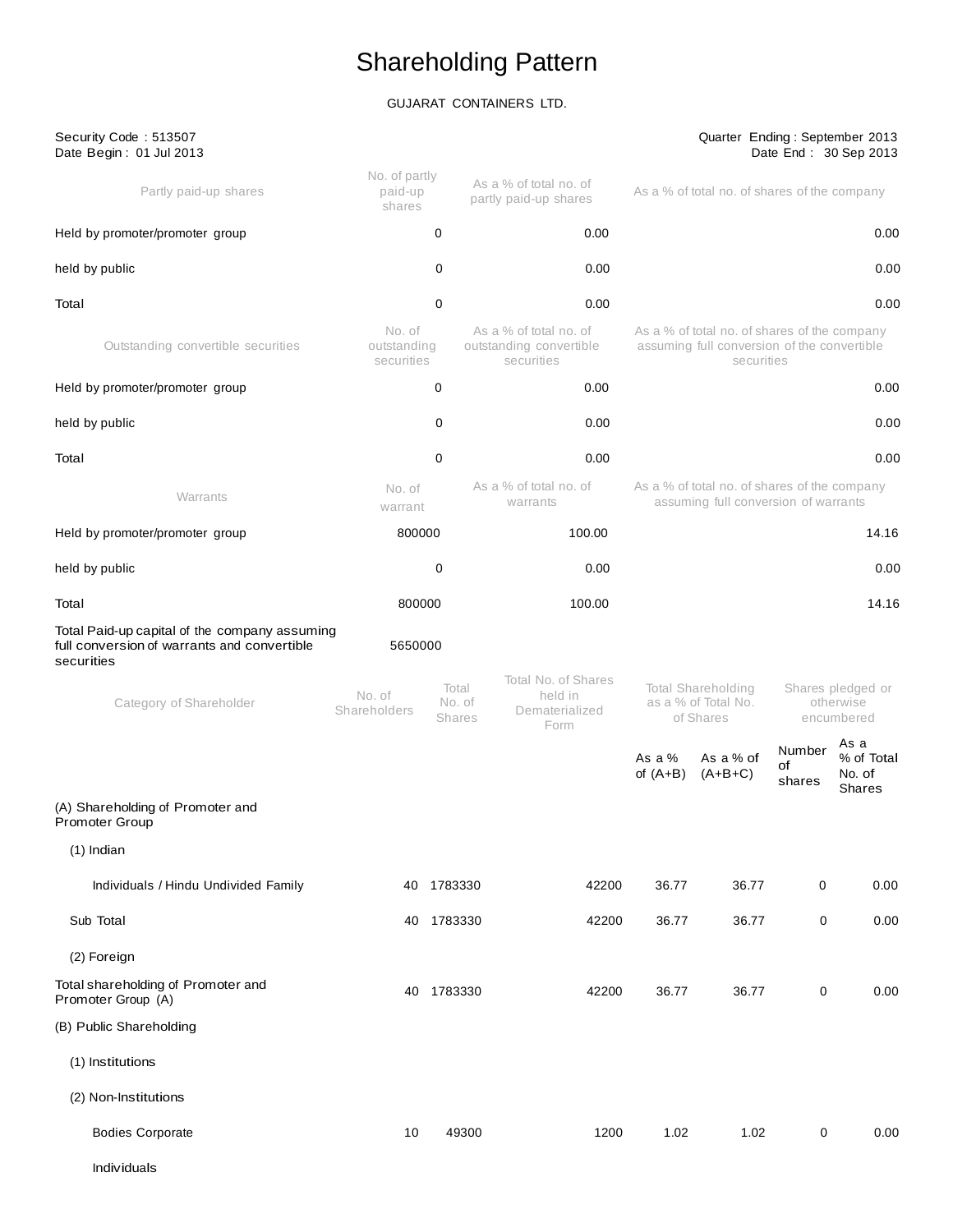| Individual shareholders holding<br>nominal share capital up to Rs. 1 lakh                  | 10261       | 2275770     | 26900       | 46.92  | 46.92  | 0 | 0.00 |
|--------------------------------------------------------------------------------------------|-------------|-------------|-------------|--------|--------|---|------|
| Individual shareholders holding<br>nominal share capital in excess of Rs. 1 lakh           | 3           | 705300      | 0           | 14.54  | 14.54  | 0 | 0.00 |
| Any Others (Specify)                                                                       | 117         | 36300       | 1500        | 0.75   | 0.75   | 0 | 0.00 |
| Non Resident Indians                                                                       | 116         | 35600       | 800         | 0.73   | 0.73   | 0 | 0.00 |
| <b>Hindu Undivided Families</b>                                                            | 1           | 700         | 700         | 0.01   | 0.01   | 0 | 0.00 |
| Sub Total                                                                                  | 10391       | 3066670     | 29600       | 63.23  | 63.23  | 0 | 0.00 |
| Total Public shareholding (B)                                                              | 10391       | 3066670     | 29600       | 63.23  | 63.23  | 0 | 0.00 |
| Total $(A)+(B)$                                                                            | 10431       | 4850000     | 71800       | 100.00 | 100.00 | 0 | 0.00 |
| (C) Shares held by Custodians and against<br>which Depository Receipts have been<br>issued | 0           | 0           | 0           | 0.00   | 0.00   | 0 | 0.00 |
| (1)                                                                                        | $\mathbf 0$ | $\mathbf 0$ | $\mathbf 0$ | 0.00   | 0.00   | 0 | 0.00 |
| (2)                                                                                        | $\mathbf 0$ | 0           | $\mathbf 0$ | 0.00   | 0.00   | 0 | 0.00 |
| Sub Total                                                                                  | 0           | $\mathbf 0$ | 0           | 0.00   | 0.00   | 0 | 0.00 |
| Total $(A)+(B)+(C)$                                                                        | 10431       | 4850000     | 71800       | 0.00   | 100.00 | 0 | 0.00 |

Notes:

1. For determining public shareholding for the purpose of Clause 40A

2. For definitions of Promoter and Promoter Group, refer to Clause 40A.

3. Public shareholding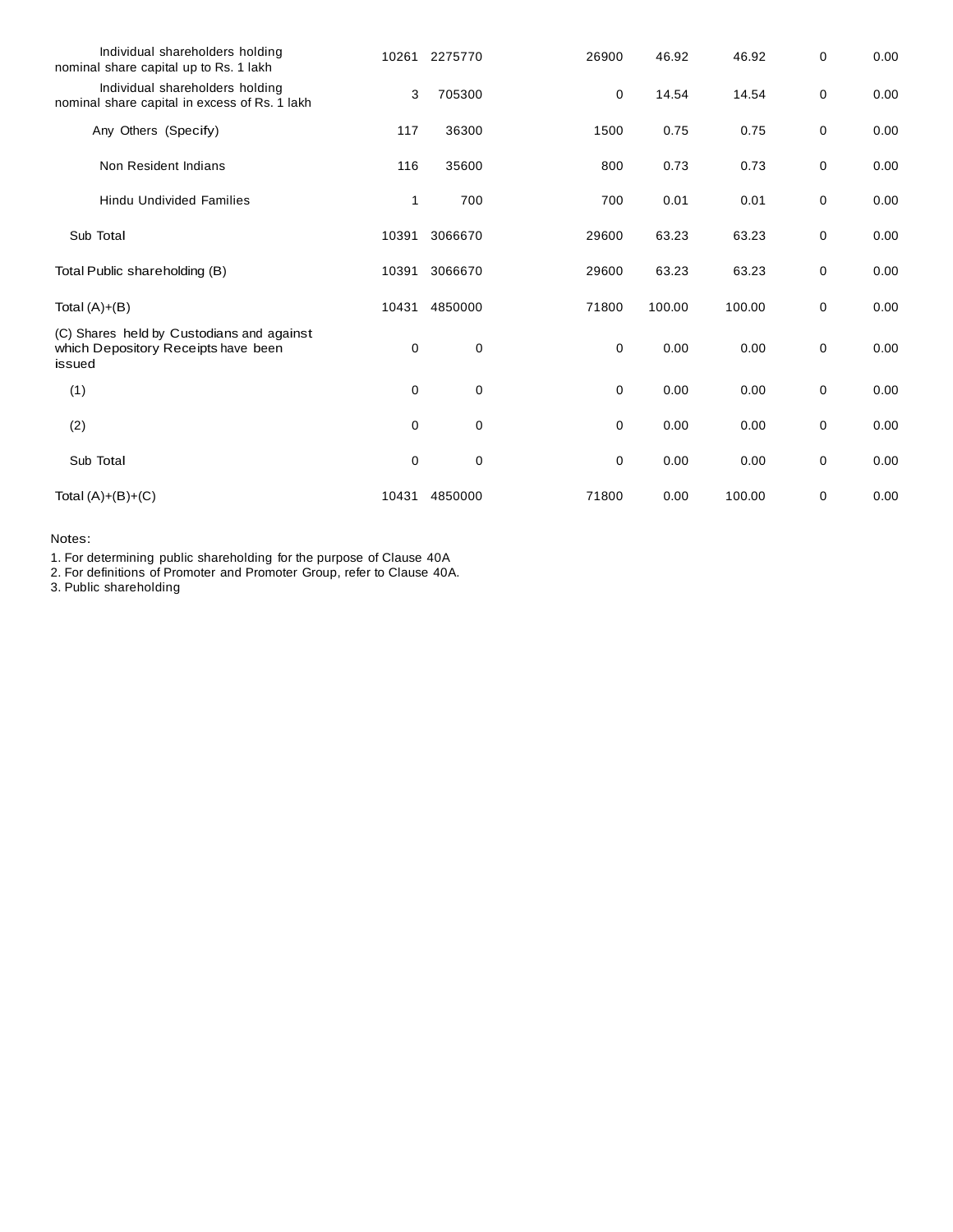#### Scrip Code : 513507 Quarter ending : September 2013

#### Shareholding of securities (including shares, warrants, convertible securities) of persons belonging to the category Promoter and Promoter Group

|                |                            | Details of Shares<br>held |                                                             | Encumbered shares (*) |                    |                                                                                                | Details of warrants              |                                                                        |                                               | Details of convertible<br>securities                                                 | Total shares (including<br>underlying shares<br>assuming full conversion<br>of warrants and<br>convertible securities) as<br>a % of diluted share<br>capital |  |
|----------------|----------------------------|---------------------------|-------------------------------------------------------------|-----------------------|--------------------|------------------------------------------------------------------------------------------------|----------------------------------|------------------------------------------------------------------------|-----------------------------------------------|--------------------------------------------------------------------------------------|--------------------------------------------------------------------------------------------------------------------------------------------------------------|--|
| SI.No.         | Name of the<br>Shareholder | No. of<br>Shares<br>held  | As a %<br>of<br>grand<br>total<br>$(A) +$<br>$(B) +$<br>(C) | <b>No</b>             | As a<br>percentage | As a<br>$%$ of<br>grand<br>total<br>$(A) +$<br>$(B) +$<br>$(C)$ of<br>sub-<br>clause<br>(I)(a) | Number<br>οf<br>warrants<br>held | As a %<br>total<br>number<br>of<br>warrants<br>of the<br>same<br>class | Numberof<br>convertible<br>securities<br>held | As a %<br>total<br>number of<br>convertible<br>securities<br>of the<br>same<br>class |                                                                                                                                                              |  |
| $\mathbf{1}$   | Kiran Shah                 | 9,64,400                  | 19.88                                                       | 0                     | 0.00               | 0.00                                                                                           | $\mathbf 0$                      | 0.00                                                                   | 0                                             | 0.00                                                                                 | 17.07                                                                                                                                                        |  |
| $\overline{2}$ | Geeta K Shah               | 3,47,600                  | 7.17                                                        | 0                     | 0.00               | 0.00                                                                                           | $\pmb{0}$                        | 0.00                                                                   | 0                                             | 0.00                                                                                 | 6.15                                                                                                                                                         |  |
| 3              | Kiran Shah                 | 80,000                    | 1.65                                                        | 0                     | 0.00               | 0.00                                                                                           | $\mathbf 0$                      | 0.00                                                                   | $\mathbf 0$                                   | 0.00                                                                                 | 1.42                                                                                                                                                         |  |
| 4              | Kiran Arvindlal<br>Shah    | 50,000                    | 1.03                                                        | 0                     | 0.00               | 0.00                                                                                           | $\pmb{0}$                        | 0.00                                                                   | 0                                             | 0.00                                                                                 | 0.88                                                                                                                                                         |  |
| 5              | Pravin H Shah              | 43,300                    | 0.89                                                        | 0                     | 0.00               | 0.00                                                                                           | $\pmb{0}$                        | 0.00                                                                   | 0                                             | 0.00                                                                                 | 0.77                                                                                                                                                         |  |
| 6              | Geeta Kiran<br>Shah        | 32,500                    | 0.67                                                        | $\mathbf 0$           | 0.00               | 0.00                                                                                           | $\pmb{0}$                        | 0.00                                                                   | 0                                             | 0.00                                                                                 | 0.58                                                                                                                                                         |  |
| $\overline{7}$ | Pravin Hiralal<br>Shah     | 5,000                     | 0.10                                                        | 0                     | 0.00               | 0.00                                                                                           | $\pmb{0}$                        | 0.00                                                                   | 0                                             | 0.00                                                                                 | 0.09                                                                                                                                                         |  |
| 8              | Pradip M Shah              | 4,500                     | 0.09                                                        | 0                     | 0.00               | 0.00                                                                                           | $\pmb{0}$                        | 0.00                                                                   | 0                                             | 0.00                                                                                 | 0.08                                                                                                                                                         |  |
| 9              | Kiran Shah                 | 2,830                     | 0.06                                                        | 0                     | 0.00               | 0.00                                                                                           | $\pmb{0}$                        | 0.00                                                                   | $\pmb{0}$                                     | 0.00                                                                                 | 0.05                                                                                                                                                         |  |
| 10             | Geeta K Shah               | 1,100                     | 0.02                                                        | 0                     | 0.00               | 0.00                                                                                           | $\mathbf 0$                      | 0.00                                                                   | 0                                             | 0.00                                                                                 | 0.02                                                                                                                                                         |  |
| 11             | Kiran Shah                 | 1,100                     | 0.02                                                        | $\mathbf 0$           | 0.00               | 0.00                                                                                           | $\mathbf 0$                      | 0.00                                                                   | 0                                             | 0.00                                                                                 | 0.02                                                                                                                                                         |  |
| 12             | Pravin Shah                | 1,100                     | 0.02                                                        | 0                     | 0.00               | 0.00                                                                                           | $\pmb{0}$                        | 0.00                                                                   | 0                                             | 0.00                                                                                 | 0.02                                                                                                                                                         |  |
| 13             | Minaxiben<br>Shah          | 900                       | 0.02                                                        | 0                     | 0.00               | 0.00                                                                                           | $\mathbf 0$                      | 0.00                                                                   | 0                                             | 0.00                                                                                 | 0.02                                                                                                                                                         |  |
| 14             | Arvindbhai<br>Shah         | 800                       | 0.02                                                        | 0                     | 0.00               | 0.00                                                                                           | $\pmb{0}$                        | 0.00                                                                   | 0                                             | 0.00                                                                                 | 0.01                                                                                                                                                         |  |
| 15             | Pradipbhai<br>Shah         | 500                       | 0.01                                                        | 0                     | 0.00               | 0.00                                                                                           | $\mathbf 0$                      | 0.00                                                                   | 0                                             | 0.00                                                                                 | 0.01                                                                                                                                                         |  |
| 16             | Pravin Hiral<br>Shah       | 500                       | 0.01                                                        | 0                     | 0.00               | 0.00                                                                                           | $\pmb{0}$                        | 0.00                                                                   | 0                                             | 0.00                                                                                 | 0.01                                                                                                                                                         |  |
| 17             | Geetadevi K<br>Shah        | 100                       | 0.00                                                        | $\mathsf{O}\xspace$   | 0.00               | 0.00                                                                                           | $\pmb{0}$                        | 0.00                                                                   | $\mathbf 0$                                   | 0.00                                                                                 | 0.00                                                                                                                                                         |  |
| 18             | Geetaben<br>Shah           | 100                       | 0.00                                                        | $\mathbf 0$           | 0.00               | 0.00                                                                                           | $\pmb{0}$                        | 0.00                                                                   | $\pmb{0}$                                     | 0.00                                                                                 | 0.00                                                                                                                                                         |  |
| 19             | Pradipkumar<br>Shah        | 100                       | 0.00                                                        | $\mathbf 0$           | 0.00               | 0.00                                                                                           | $\pmb{0}$                        | 0.00                                                                   | 0                                             | 0.00                                                                                 | 0.00                                                                                                                                                         |  |
| 20             | Shah Geeta<br>Devi Kiran   | 100                       | 0.00                                                        | 0                     | 0.00               | 0.00                                                                                           | $\pmb{0}$                        | 0.00                                                                   | 0                                             | 0.00                                                                                 | 0.00                                                                                                                                                         |  |
| 21             | Shah Geeta<br>Ben Kiran    | 100                       | 0.00                                                        | $\mathbf 0$           | 0.00               | $0.00\,$                                                                                       | $\pmb{0}$                        | 0.00                                                                   | 0                                             | 0.00                                                                                 | 0.00                                                                                                                                                         |  |
|                |                            |                           |                                                             |                       |                    |                                                                                                |                                  |                                                                        |                                               |                                                                                      |                                                                                                                                                              |  |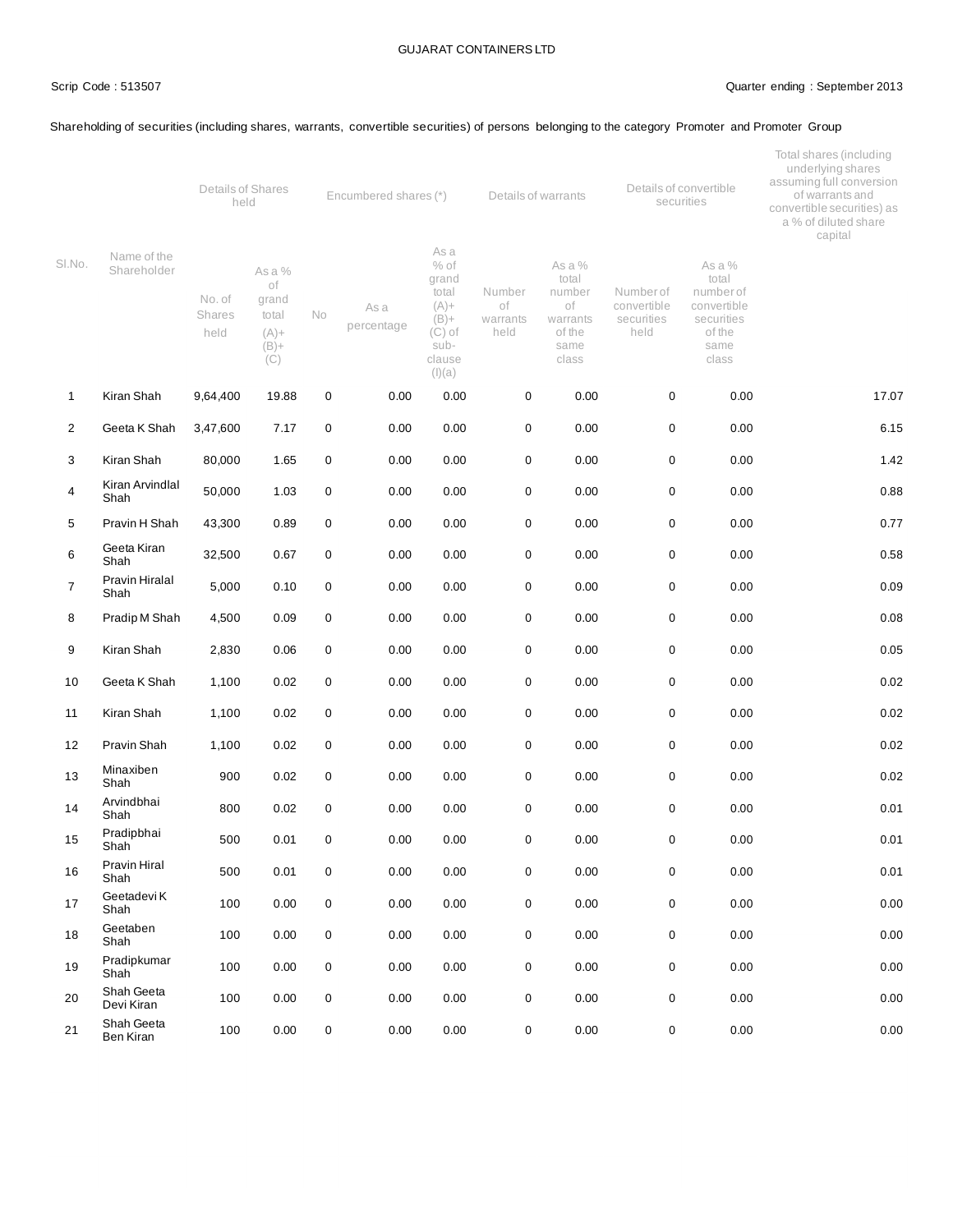| 22 | Shah Kiranray<br>A       | 100       | 0.00  | $\pmb{0}$        | 0.00 | 0.00 | 0           | 0.00   | 0                   | 0.00 | 0.00  |
|----|--------------------------|-----------|-------|------------------|------|------|-------------|--------|---------------------|------|-------|
| 23 | Shah Geeta               | 100       | 0.00  | $\pmb{0}$        | 0.00 | 0.00 | 0           | 0.00   | $\mathbf 0$         | 0.00 | 0.00  |
| 24 | Geetakumari K<br>Shah    | 100       | 0.00  | $\pmb{0}$        | 0.00 | 0.00 | 0           | 0.00   | $\mathbf 0$         | 0.00 | 0.00  |
| 25 | Geetagauri<br>Kiran Shah | 100       | 0.00  | $\boldsymbol{0}$ | 0.00 | 0.00 | 0           | 0.00   | 0                   | 0.00 | 0.00  |
| 26 | Geeta Devi K<br>Shah     | 100       | 0.00  | $\pmb{0}$        | 0.00 | 0.00 | 0           | 0.00   | $\mathbf 0$         | 0.00 | 0.00  |
| 27 | Geeta Kiran<br>Shah      | 100       | 0.00  | $\pmb{0}$        | 0.00 | 0.00 | 0           | 0.00   | 0                   | 0.00 | 0.00  |
| 28 | Geetagauri<br>Shah       | 100       | 0.00  | $\pmb{0}$        | 0.00 | 0.00 | 0           | 0.00   | $\pmb{0}$           | 0.00 | 0.00  |
| 29 | Kiranray A<br>Shah       | 100       | 0.00  | $\pmb{0}$        | 0.00 | 0.00 | 0           | 0.00   | $\mathbf 0$         | 0.00 | 0.00  |
| 30 | Pradipbhai<br>Shah       | 100       | 0.00  | $\pmb{0}$        | 0.00 | 0.00 | 0           | 0.00   | $\mathbf 0$         | 0.00 | 0.00  |
| 31 | Pradipray<br>Shah        | 100       | 0.00  | $\pmb{0}$        | 0.00 | 0.00 | 0           | 0.00   | 0                   | 0.00 | 0.00  |
| 32 | Pradip Shah              | 100       | 0.00  | $\pmb{0}$        | 0.00 | 0.00 | $\mathbf 0$ | 0.00   | $\mathbf 0$         | 0.00 | 0.00  |
| 33 | Pradipchandra<br>Shah    | 100       | 0.00  | $\pmb{0}$        | 0.00 | 0.00 | 0           | 0.00   | $\mathbf 0$         | 0.00 | 0.00  |
| 34 | Pradip Shah              | 100       | 0.00  | $\pmb{0}$        | 0.00 | 0.00 | 0           | 0.00   | $\mathsf{O}\xspace$ | 0.00 | 0.00  |
| 35 | Geetadevi<br>Kiran Shah  | 100       | 0.00  | $\pmb{0}$        | 0.00 | 0.00 | 0           | 0.00   | 0                   | 0.00 | 0.00  |
| 36 | Geetaben<br>Shah         | 100       | 0.00  | $\pmb{0}$        | 0.00 | 0.00 | 0           | 0.00   | $\mathbf 0$         | 0.00 | 0.00  |
| 37 | Geeta K Shah             | 100       | 0.00  | $\pmb{0}$        | 0.00 | 0.00 | 0           | 0.00   | 0                   | 0.00 | 0.00  |
| 38 | Neil Kiran<br>Shah       | 1,25,700  | 2.59  | 0                | 0.00 | 0.00 | 0           | 50.00  | 0                   | 0.00 | 2.22  |
| 39 | Neha Vora                | 1,19,400  | 2.46  | $\mathbf 0$      | 0.00 | 0.00 | 0           | 50.00  | $\mathsf 0$         | 0.00 | 2.11  |
|    | Total                    | 17,83,330 | 36.77 | 0                | 0.00 | 0.00 | 0           | 100.00 | 0                   | 0.00 | 31.56 |

(\*) The term encumbrance has the same meaning as assigned to it in regulation 28(3) of the SAST Regulations, 2011.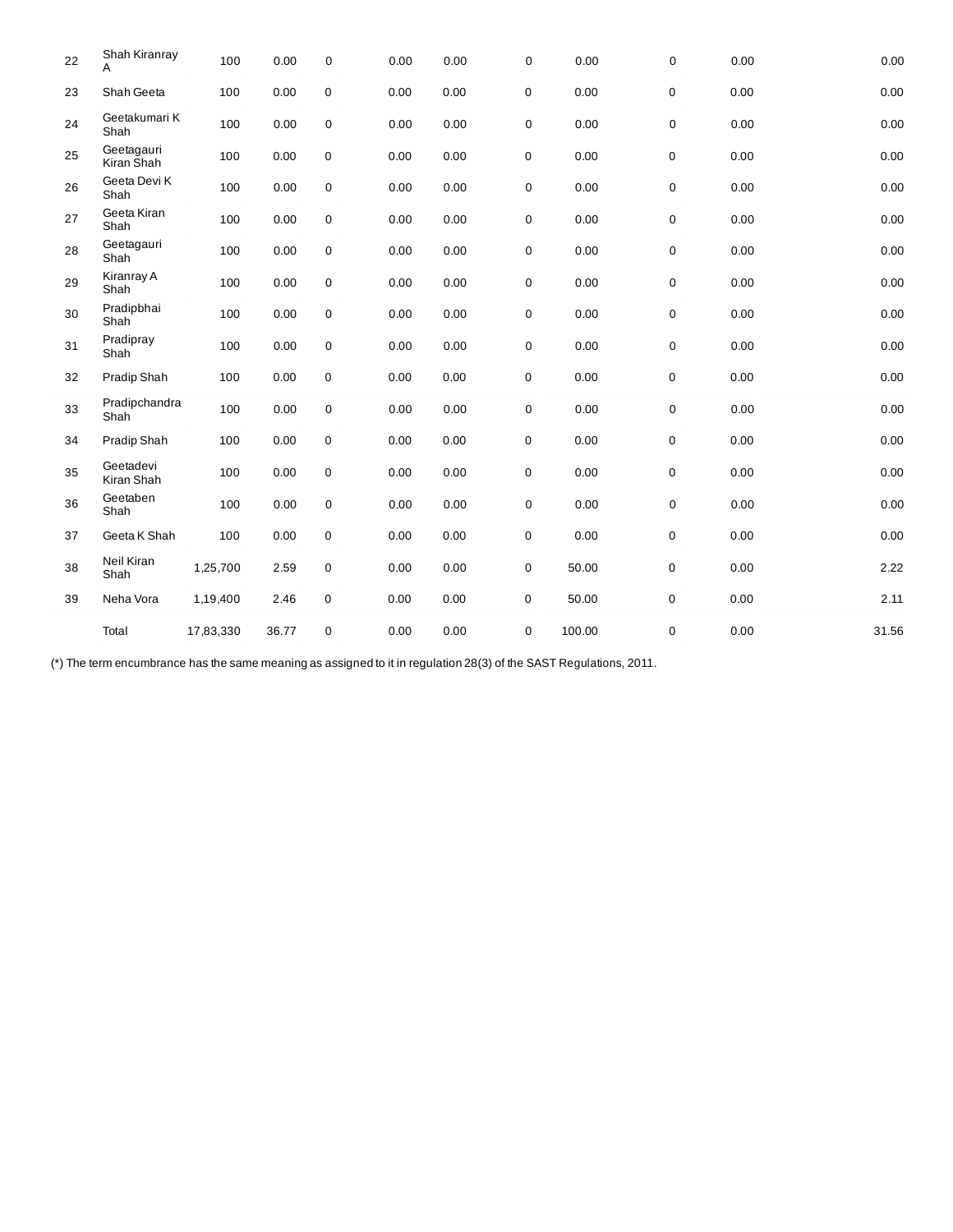#### Scrip Code : 513507 Quarter ending : September 2013

#### Shareholding of securities (including shares, warrants, convertible securities) of persons belonging to the category Public and holding more than 1% of the total number of shares

|                |                           |                       | <b>Shares</b>                    |                                                                                                                                                                                                                  | Details of warrants |   | Details of convertible<br>securities | Total shares (including underlying                              |  |  |
|----------------|---------------------------|-----------------------|----------------------------------|------------------------------------------------------------------------------------------------------------------------------------------------------------------------------------------------------------------|---------------------|---|--------------------------------------|-----------------------------------------------------------------|--|--|
| No.            | Shareholder               | <b>Shares</b><br>held | Total<br>No. of<br><b>Shares</b> | Number<br>Number of<br>number of<br>number of<br>оf<br>convertible<br>convertible<br>warrants of<br>securities<br>securities of<br>warrants<br>capital<br>the same<br>held<br>held<br>the same<br>class<br>class |                     |   |                                      | warrants and convertible<br>securities) as a % of diluted share |  |  |
| 1              | Gajanand K<br>Malpani     | 480000                | 9.90                             | $\mathbf 0$                                                                                                                                                                                                      | 0.00                | 0 | 0.00                                 | 8.50                                                            |  |  |
| $\overline{2}$ | Laxminarayan<br>G Malpani | 170000                | 3.51                             | $\mathbf 0$                                                                                                                                                                                                      | 0.00                | 0 | 0.00                                 | 3.01                                                            |  |  |
| 3              | Willingdon<br>Cristian    | 55300                 | 1.14                             | 0                                                                                                                                                                                                                | 0.00                | 0 | 0.00                                 | 0.98                                                            |  |  |
|                | Total                     | 705300                | 14.54                            | 0                                                                                                                                                                                                                | 0.00                | 0 | 0.00                                 | 12.48                                                           |  |  |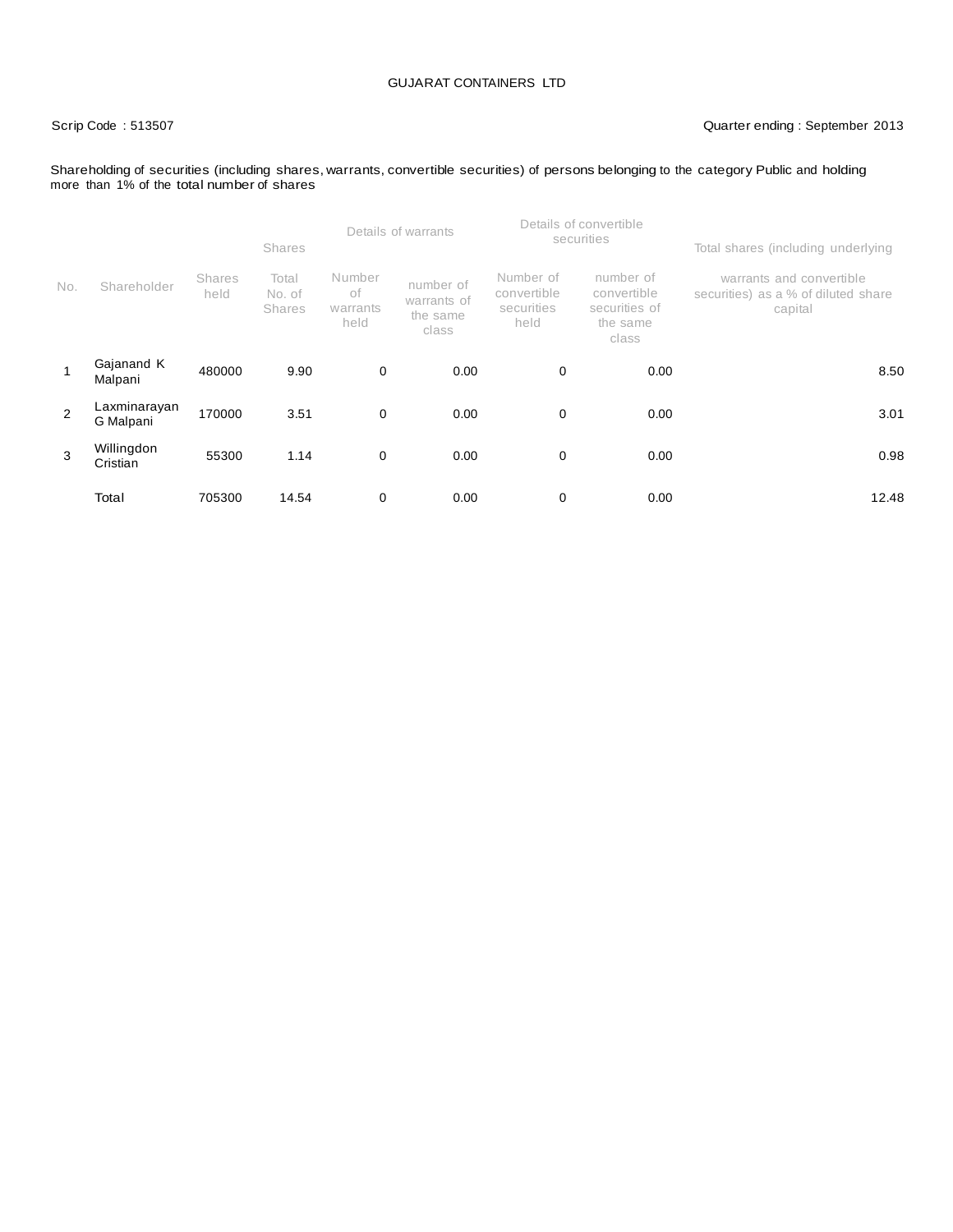Scrip Code : 513507 Quarter ending : September 2013

# Shareholding of securities (including shares, warrants, convertible securities) of persons (together with PAC) belonging to the category<br>"Public" and holding more than 5% of the total number of shares of the company

|            |                                                                                             |                         |                                                       |                          | Details of warrants                                                   |                                                | Details of convertible<br>securities                                            |                                                                                                                                                        |  |  |
|------------|---------------------------------------------------------------------------------------------|-------------------------|-------------------------------------------------------|--------------------------|-----------------------------------------------------------------------|------------------------------------------------|---------------------------------------------------------------------------------|--------------------------------------------------------------------------------------------------------------------------------------------------------|--|--|
| SI.<br>No. | Name(s) of the<br>shareholder(s) and<br>the Persons Acting in<br>Concert (PAC) with<br>them | No. of<br><b>Shares</b> | <b>Shares</b><br>as %<br>of Total<br>No. of<br>Shares | Number<br>оf<br>warrants | As a $%$<br>total<br>number of<br>warrants<br>of the<br>same<br>class | Number of<br>convertible<br>securities<br>held | % w.r.t total<br>number of<br>convertible<br>securities of<br>the same<br>class | Total shares (including<br>underlying shares assuming<br>full conversion of warrants and<br>convertible securities) as a %<br>of diluted share capital |  |  |
|            | Gajanand K Malpani                                                                          | 480000                  | 9.90                                                  | 0                        | 0.00                                                                  | 0                                              | 0.00                                                                            | 8.50                                                                                                                                                   |  |  |
|            | Total                                                                                       | 480000                  | 9.90                                                  | 0                        | 0.00                                                                  | 0                                              | 0.00                                                                            | 8.50                                                                                                                                                   |  |  |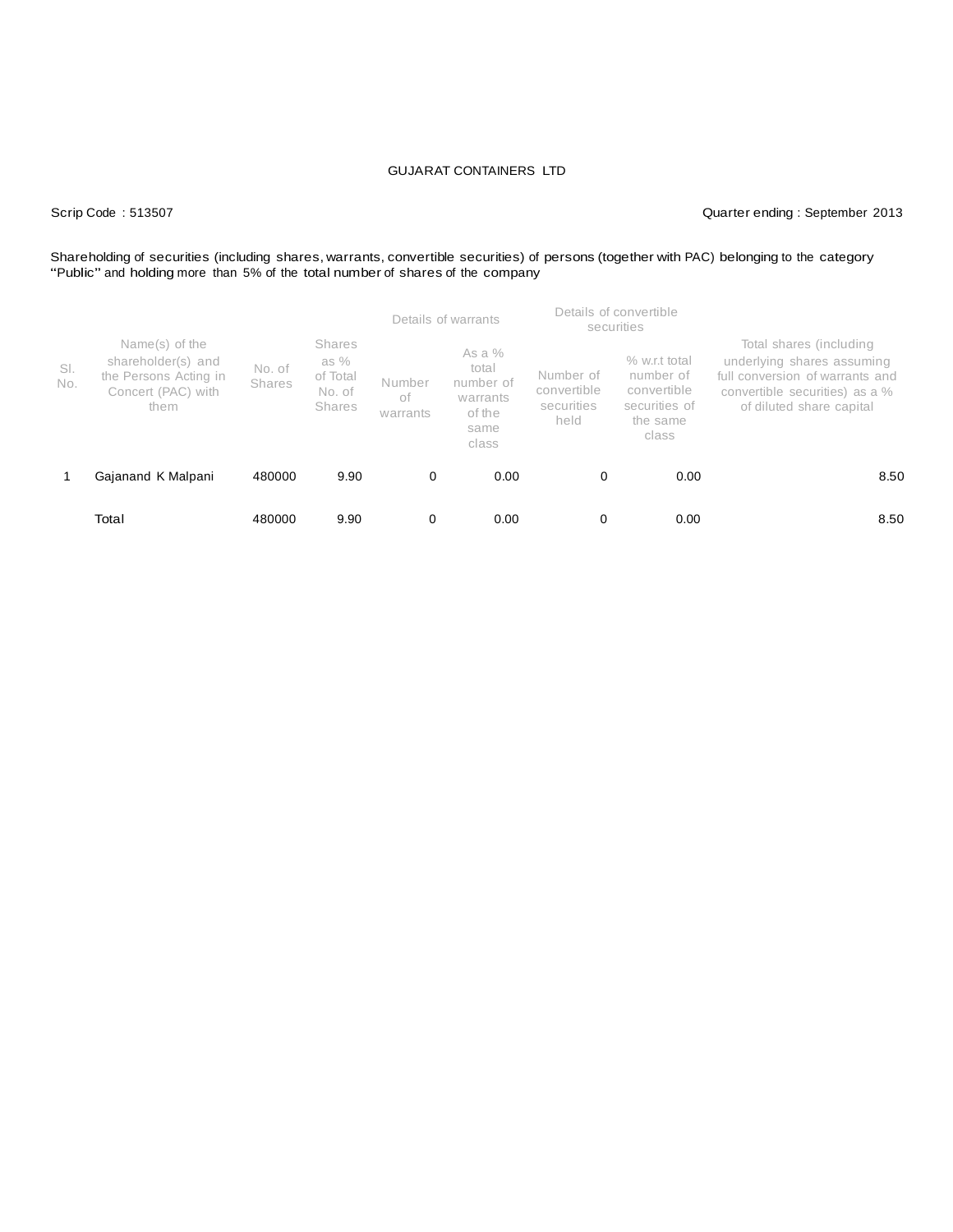#### Scrip Code : 513507 Quarter ending : September 2013

### Details of Locked-in Shares

| SI. No. | Name of the Shareholder | No. of Shares | Locked-in Shares as % of<br>Total No. of Shares |
|---------|-------------------------|---------------|-------------------------------------------------|
|         | Neil Shah               | 25,700        | 0.53                                            |
| 2       | Neha Vora               | 16,500        | 0.34                                            |
|         | Total                   | 42,200        | 0.87                                            |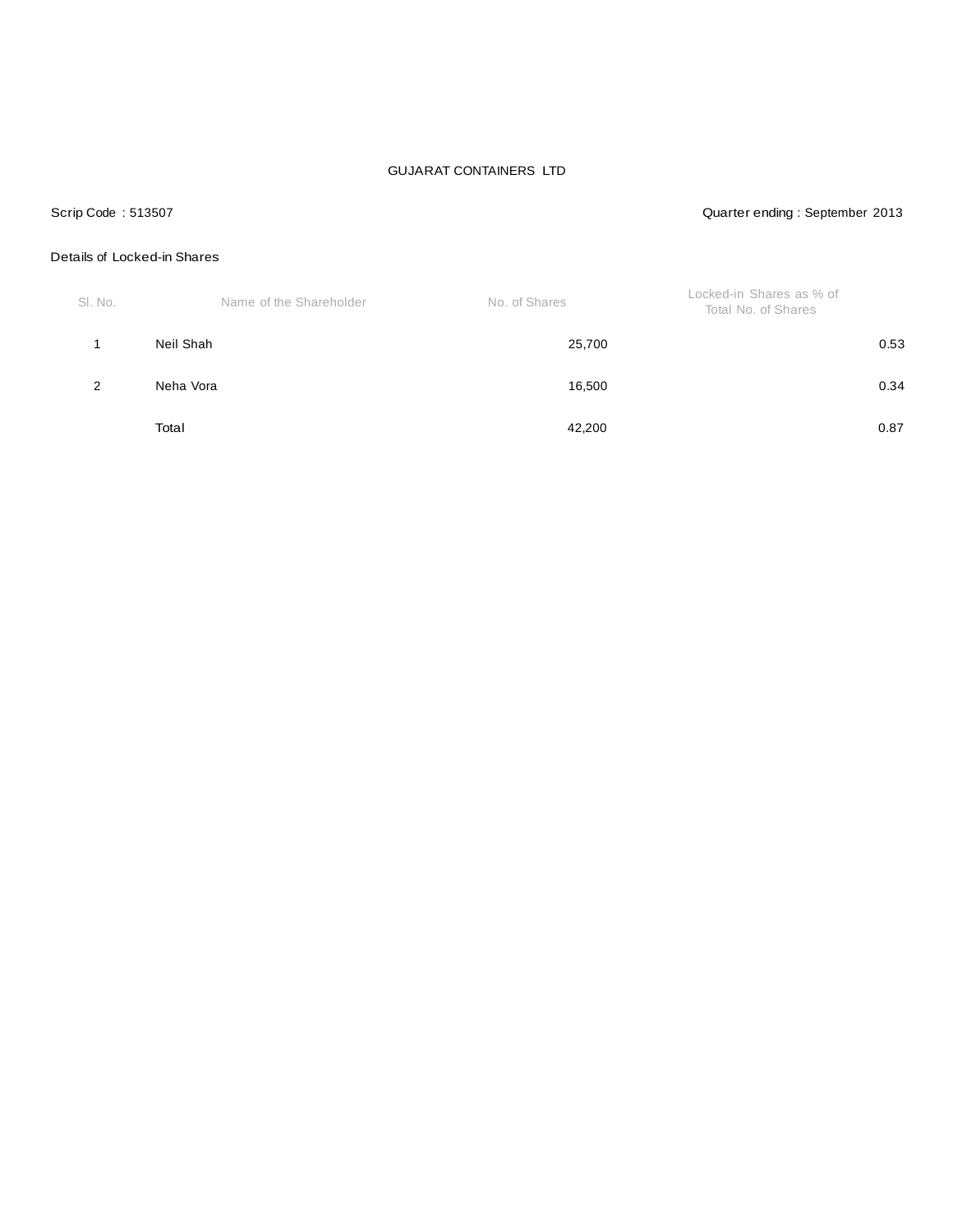#### Scrip Code : 513507 Quarter ending : September 2013

### Details of Depository Receipts (DRs)

| - SI.<br>Type of Outstanding DR (ADRs,<br>No. of<br>Outstanding DRs<br>GDRs. SDRs. etc.)<br>No. | No. of Shares<br>Shares Underlying Outstanding DRs as % of<br>Underlying<br>Total No. of Shares<br>Outstanding DRs |
|-------------------------------------------------------------------------------------------------|--------------------------------------------------------------------------------------------------------------------|
|-------------------------------------------------------------------------------------------------|--------------------------------------------------------------------------------------------------------------------|

#### 1 Nil 0.00

Total 0.00